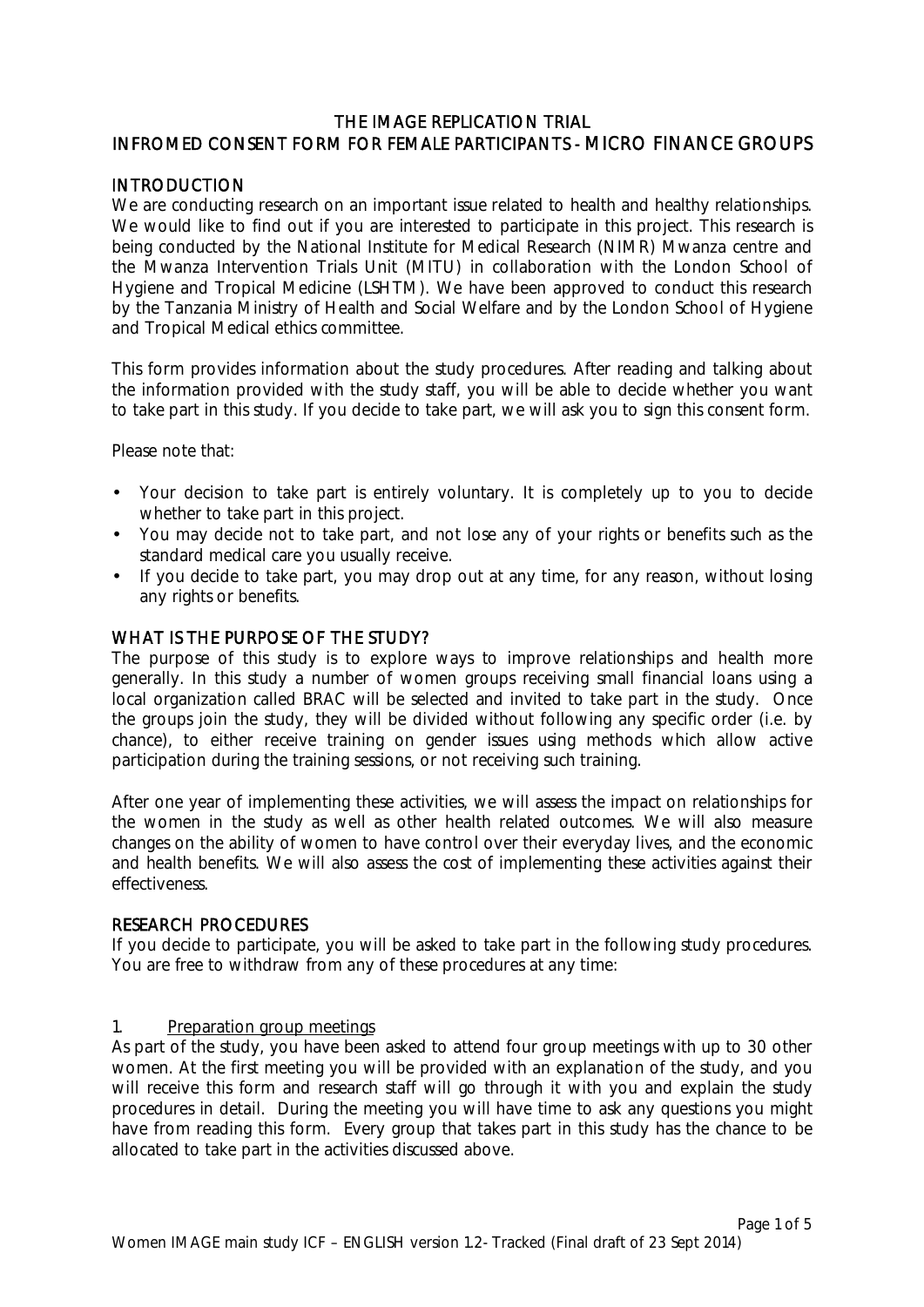Please note all those who agree to participate in this study will be interviewed at the beginning and towards the end of the study. Participation by your group in any of the activities will be determined by chance. This means that your group will have equal chance of taking part in any of the activities described under (2) below.

## 2. Group activities

The group activities you could be participating in are:

• If your group is selected to receive training on gender, your group will be provided with 10 training sessions covering important issues such as the role of women in your community, (domestic) violence, HIV and other health related issues at a place and time convenient to all the group members. This could be after your weekly BRAC loan group meetings or at a different time. The sessions will be conducted over a period of up to 6 months. These sessions will be led by an experienced facilitator and each session will last about two hours. All women in these groups will be asked to attend an interview before and after the training sessions.

OR

• If your group is not selected to receive training on gender, you will only be asked to attend two interviews at the beginning of the study and towards the end (first interview and second interview).

## 3. First Interview

After you have agreed to take part in the study, a researcher will visit you at an agreed location and conduct an interview. You will be asked a series of questions about yourself, your health and your personal experiences in relationships.

This interview will be held by a trained interviewer and at a place convenient to you. Everything you tell us will be kept confidential. At any time during the interview you can refuse to answer questions or withdraw from the interview. As the interview will take between two and three hours to complete, you may also ask for a break if you are tired or something requires your immediate attention. This interview is very important for this study and if you agree to participate in this study you also agree to be interviewed.

### 4. Second interview

After your group has completed the assigned activity, you will be contacted a year later to be interviewed for a second time. Similar to the first interview, you will be asked a series of questions about the same topics. The purpose of this interview is to see if attending the group activities has resulted in any changes in your life. As for the first interview, this interview will be conducted at a place convenient to you and all your answers will be kept confidential and you may refuse to answer if you are not comfortable with some questions. This second interview will also take about two to three hours to complete. Again, this interview is very important and if you agree to take part in this study you also agree to this second interview.

### 5. Other interviews

You may be asked at any time during the study to attend an individual or group interview or other activities such as mapping your community or making a photographic record of your community in order to better understand your knowledge and perceptions of healthy relationships and what you think about the activities you are taking part in. If you are invited to attend other interviews you will be provided with a full explanation and you will sign a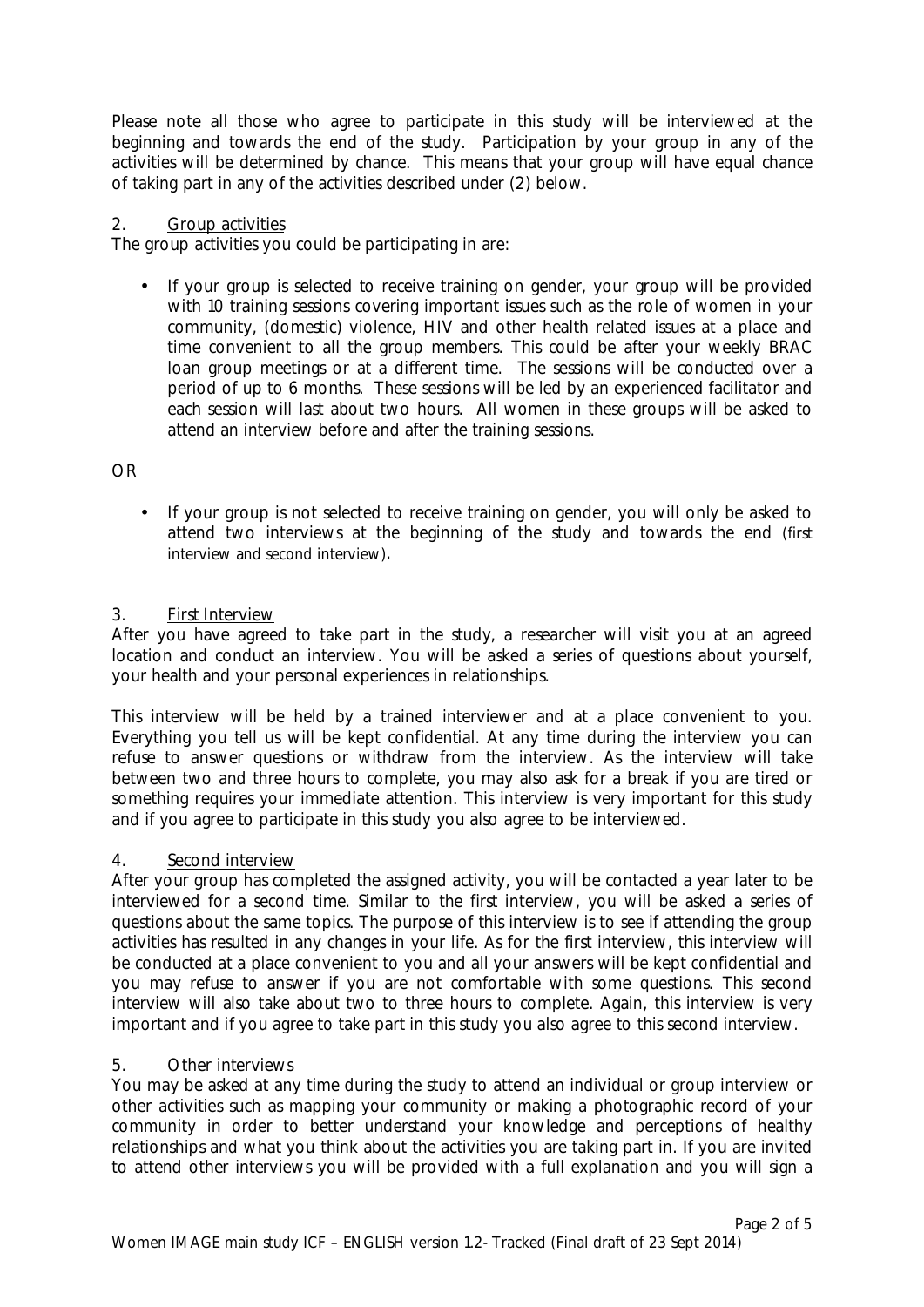separate consent form. It is important to know that your participation in this study does not oblige you to take part in these other activities and interviews.

### RESULTS OF THE STUDY

After we have completed the study and analyzed the information, we will inform you of the outcomes of the study through meeting(s) to be organized in Mwanza city. We will also inform local and national government of the findings. Depending on the outcome of the study BRAC may decide to continue to provide gender training session for other women in Mwanza.

#### HOW WILL THE INFORMATION I GIVE BE KEPT PRIVATE?

All information collected in this study will be kept securely and confidential in a locked location. Your name and details will not be recorded on the notes written during the discussions. Analysis will only be done using the study number and your identity will remain private and confidential, unless we are required by law to release the information. Reports about the study and results will be presented to the organizations that are working together for this study and at scientific meetings. Results of this study may also be published in scientific journals. All presentations and publications of the findings of this study will not include any information which allows you to be identified as one of the study participants.

#### WHAT ARE THE RISKS, STRESS OF DISCOMFORT OF TAKING PART IN THIS STUDY?

We do not expect that you will experience any harm by taking part in this study. However, some of the questions may be sensitive and you may feel embarrassed to discuss them with other people in the group. You can stop the interview or withdraw from the study if you feel uncomfortable.

If you decide you do not want to take part this will not affect this community being offered small financial loans or training on gender issues in the future. If you have any problems as a result of being in the study then you should discuss this with one of the persons named below.

## WHAT ARE THE BENEFITS OF PARTICIPATING?

For those who are attending the training may benefit from the information about how to improve your relationship and your health more generally. For those who only attend the interview this study may have no direct benefit to you, however this research will help us to prepare training activities and materials that are acceptable and that may bring positive changes to the healthiness of relationships in this community. Therefore, your participation in this study will provide information which could help you and others in your community in the future. If you are subject to any violence during the course of the study, the study staff will provide information about available services within your community and refer you to the services if appropriate.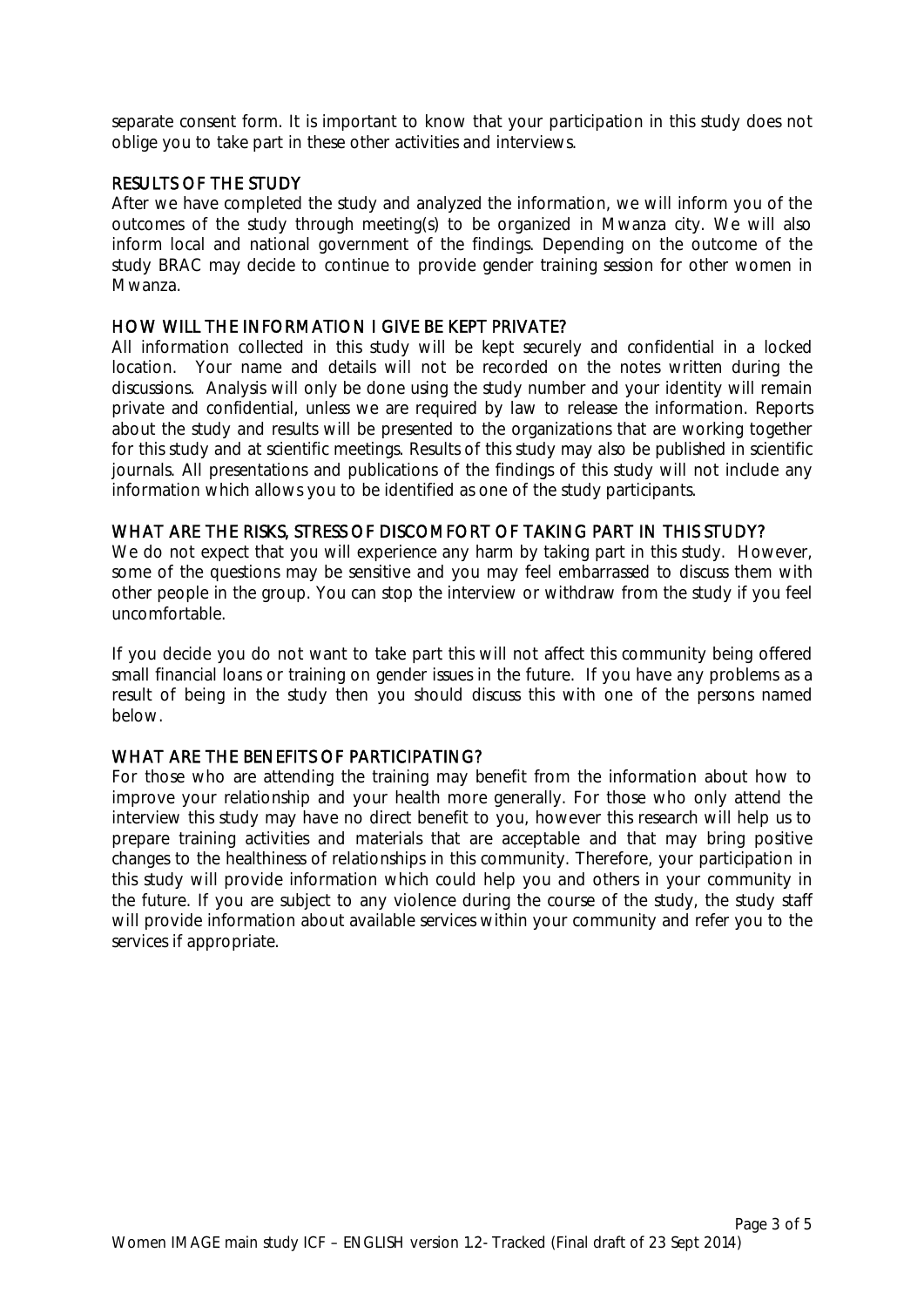### ARE THERE COSTS ASSOCIATED WITH PARTICIPATING IN THIS STUDY?

There are no costs to you for participating in this study. For those of you who are in the group that will attend training, you will be given a reimbursement of Tanzanian shillings 2,500 after each training session. Everyone else who participates in the study will receive Tanzanian 5,000 after each interview. This is compensation for your time, inconvenience and other costs which may be related to your participation in the study.

## LENGTH OF PARTICIAPTION

You will be asked to be interviewed around a week after signing this consent from. If you are selected to attend training this start around one month after you sign this consent from and will take place up to 6 months. The second interview will be conducted at some time later in 2015. It is therefore likely that your study participation will be approximately 18 months.

# WHOM CAN I CONTACT IF I HAVE QUESTIONS OR NEED ADDITIONAL INFORMATION?

We would like to answer all your questions. If you have any questions now, please ask us. If you have any questions later, you can also contact Dr Saidi Kapiga (Co-Investigator of this study and the Scientific Director of the Mwanza Intervention Trials Unit (MITU)) or Dr Gerry Mshana (Co-Investigator of this study) at the following address:

> Mwanza Intervention Trials Unit National Institute for Medical Research P.O. Box 11936 Mwanza, Tanzania Telephone: 028-250 0019 Mobile: Dr. Saidi Kapiga: 0756-774-688 Dr. Gerry Mshana: 0754-889-922

If at any time you have any questions regarding your rights as a participant in this research study, you may contact Ms Joyce Ikingura at the address shown below:

> Medical Research Coordinating Committee National Institute for Medical research P.O. Box 6953 Dar es Salaam, Tanzania Telephone: 022-212 1400